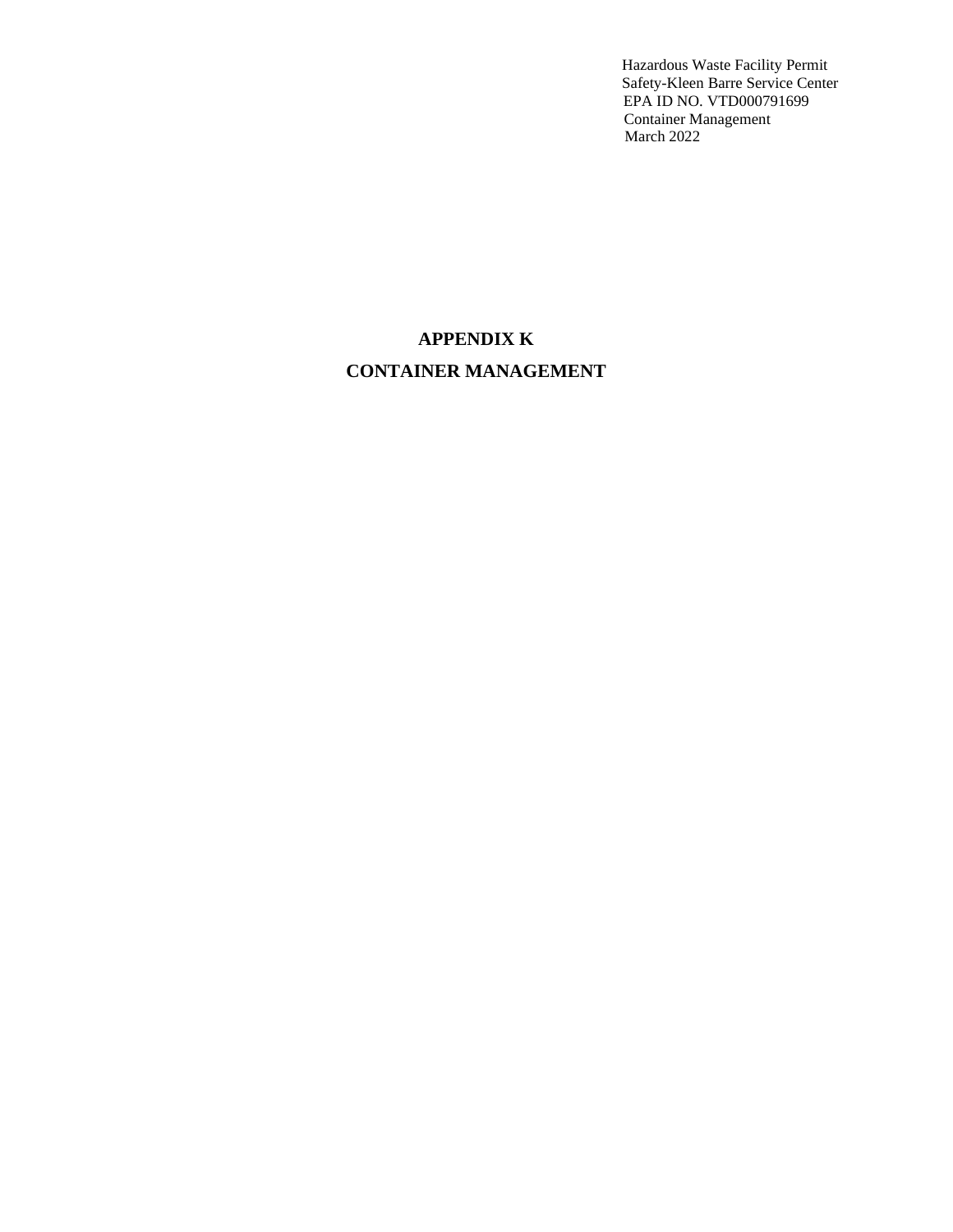# **APPENDIX K MANAGEMENT OF WASTE IN CONTAINERS**

The information provided in this section meets the requirements of 40 CFR § 270.15 and the Vermont Hazardous Waste Management Regulations (VHWMR) and addresses the storage of containerized hazardous waste at the Barre Service Center (BSC).

# **K - 1.0 CONTAINER MANAGEMENT**

The BSC is permitted to store containers of hazardous wastes received from off site and generated on site in hazardous waste management units (HWMUs) #3, #4 and #5; the containerized wastes may also be managed in these units on a 10-day transfer basis.

The following containerized waste types are received from off-site generators for storage or management on a 10-day transfer basis:

## Parts Washer Service Wastes

- Immersion cleaner
- Aqueous cleaner
- Mineral spirits cleaner (only if not emptied into the Return and Fill unit by the end of the shift when the container was received)

## Dry Cleaner Service Wastes

- Spent filter cartridges
- Powder residue
- Still bottoms
- Separator water

# Paint-Related Service Wastes

- Paint wastes
- Spent lacquer thinner

# Non-RCRA Regulated/Recyclable Materials Service Wastes

- Automotive Antifreeze
- Used Oil Filters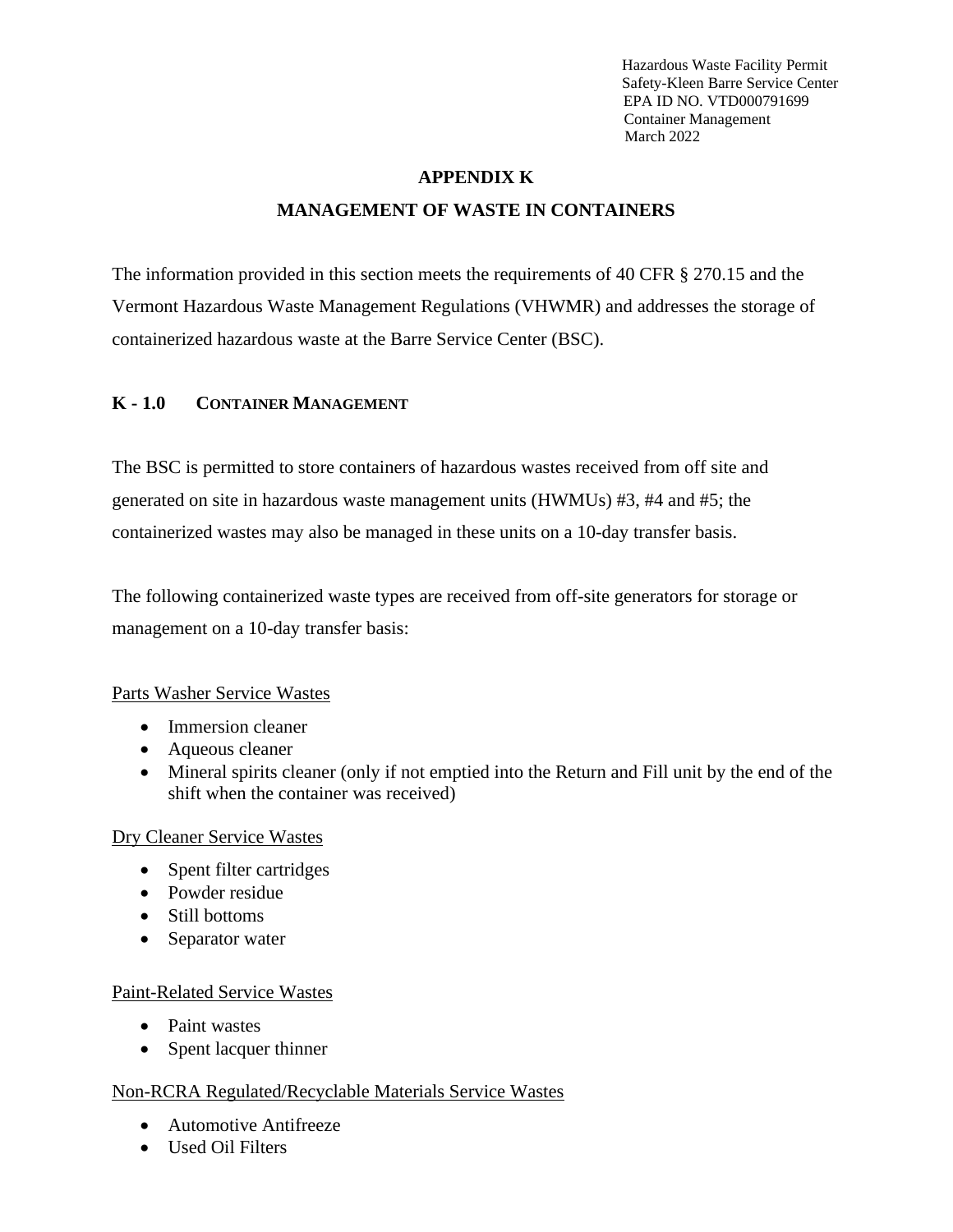- Photographic film
- Lithography plates

The following containerized waste types are generated and stored on site:

- Branch debris (dumpster mud and sludge, debris, contaminated gloves, rags, paper, etc.)
- Used Oil and Vacuum Waste Retain Samples

HWMUs #3 and #4 are located within the warehouse building, and the metal shelter (HWMU #5) is a separate structure located at the BSC as shown on **Figure B - 1**.

**Table K-1** identifies the three hazardous waste management units used for container storage (HWMU #3, #4 and #5), the storage capacity and available secondary containment volume (gallons) of each unit, and the waste types that may be stored in each unit. These units are designed, constructed, and managed under the assumption that all containers being stored hold free liquids and are full. As such, a procedure for determining if wastes contain free liquids is not required. The storage capacity of each unit (see **Section K-1.1** below) is determined based on the volume of secondary containment available for the unit.

# **TABLE K-1**

## **Hazardous Waste Management Units for Storing Containerized Wastes**

| <b>Storage</b><br>Unit                 | Capacity<br>(gallons) | <b>Maximum</b><br>Number of 55-<br><b>Gallon Drum</b><br><b>Equivalents</b> | <b>Secondary</b><br><b>Containment</b><br>(gallons) | <b>Permitted</b><br><b>Hazardous Waste</b><br>Codes                                                                                                  | <b>Materials</b><br><b>Stored</b>                                                                                                                                                                                                                                                          |
|----------------------------------------|-----------------------|-----------------------------------------------------------------------------|-----------------------------------------------------|------------------------------------------------------------------------------------------------------------------------------------------------------|--------------------------------------------------------------------------------------------------------------------------------------------------------------------------------------------------------------------------------------------------------------------------------------------|
| Container<br>Storage Area<br>(HWMU #3) | 3,500                 | 63                                                                          | 354                                                 | F001, F002, F003, F005,<br>D002, D004 through<br>D009, D011, D018,<br>$D019$ , $D021$ through<br>D030, D032 through<br>D043, VT02, VT03 and<br>VT08. | Spent immersion<br>cleaner, non-<br>ignitable dry-<br>cleaning waste,<br>spent antifreeze,<br>non-ignitable<br>10-day transfer<br>waste, non-<br>ignitable on-site<br>generated waste,<br>spent oil filters,<br>non-hazardous<br>waste.<br>recyclable<br>material, and<br>universal waste. |
| Flammable                              | 1,800                 | 32                                                                          | 218                                                 | F001, F002, F003, F005,                                                                                                                              | Ignitable waste,                                                                                                                                                                                                                                                                           |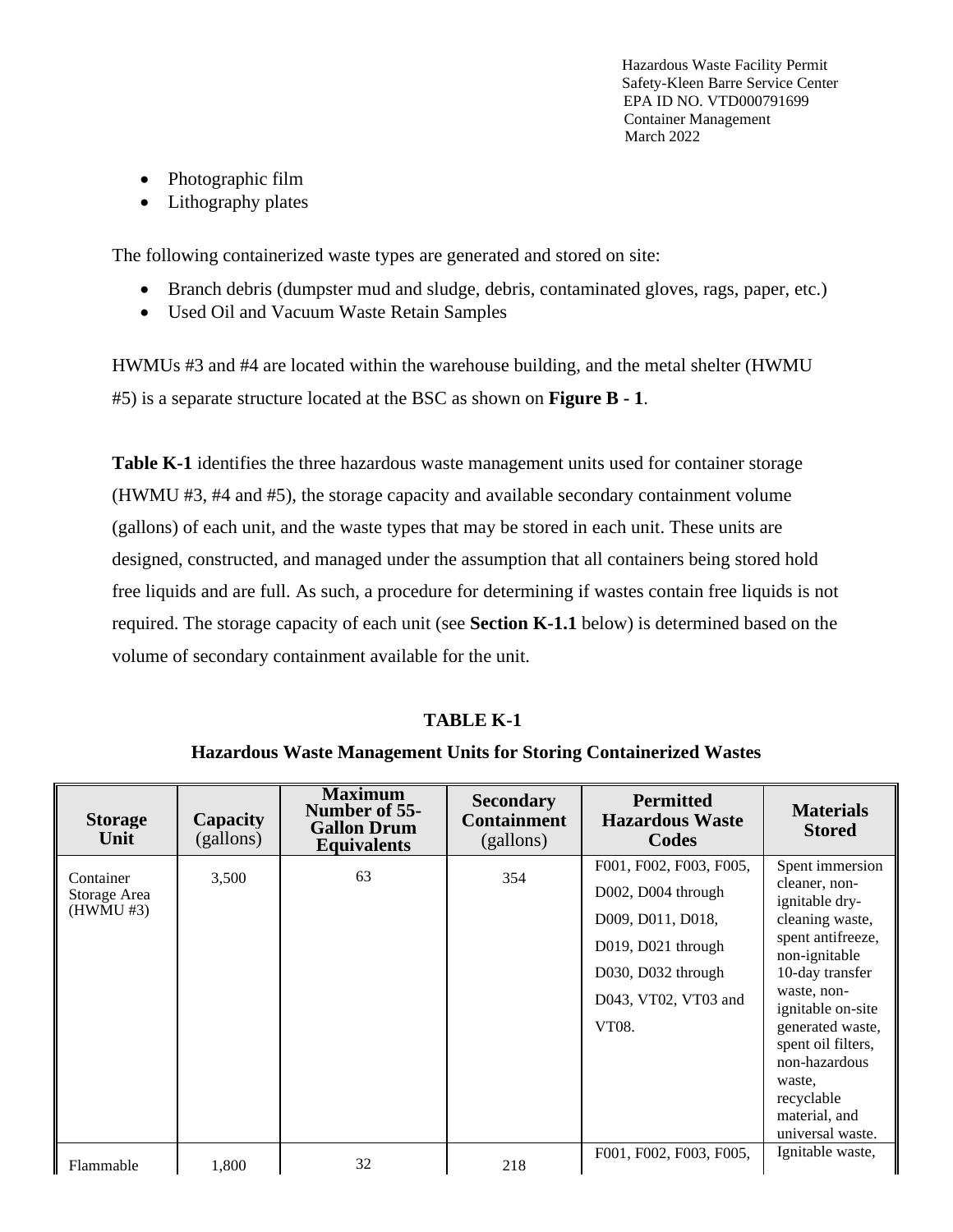| Storage Area<br>(HWMU #4)                         |       |    |       | D001, D004 through<br>D009, D011, D018,<br>D019, D021 through<br>D030, D032 through<br>D043, VT02, VT03 and<br>VT08.                            | on-site<br>generated waste,<br>paint-related<br>waste, and 10-<br>day transfer<br>waste; non-<br>hazardous waste,<br>and wastes<br>exempt from<br>regulation as<br>hazardous waste<br>may also be<br>stored in this<br>area.                     |
|---------------------------------------------------|-------|----|-------|-------------------------------------------------------------------------------------------------------------------------------------------------|--------------------------------------------------------------------------------------------------------------------------------------------------------------------------------------------------------------------------------------------------|
| <b>Metal Shelter</b><br>Storage Area<br>(HWMU #5) | 2,184 | 39 | 1,122 | F001, F002, F003, F005,<br>D001, D004 through<br>D009, D011, D018,<br>D019, D021 through<br>D030, D032 through<br>D043, VT02, VT03 and<br>VT08. | Ignitable waste,<br>on-site<br>generated waste,<br>paint-related<br>waste, and 10-<br>day transfer<br>waste; non-<br>hazardous waste,<br>and wastes<br>exempt from<br>regulation as<br>hazardous waste<br>may also be<br>stored in this<br>area. |

# **K - 1.1 Secondary Containment System Design and Operation**

The container storage areas have secondary containment as follows:

## Warehouse Container Storage Area (HWMU #3)

Secondary containment for HWMU #3 is provided by a concrete floor surrounded by a six-inchwide by four-inch-high steel-reinforced concrete curb and two collection sumps. Containment capacity for the collection sumps is calculated as follows:

Collection Sump #1

142in long x 12in wide x 21in deep =  $35,784$ in<sup>3</sup>  $35,784$ in<sup>3</sup> x ft<sup>3</sup>/1,728in<sup>3</sup> = 20.71ft<sup>3</sup>  $20.71 \text{ft}^3 \times 7.48 \text{gals/ft}^3 = 154.91 \text{gals}$ **Total Containment Capacity** = 155 gallons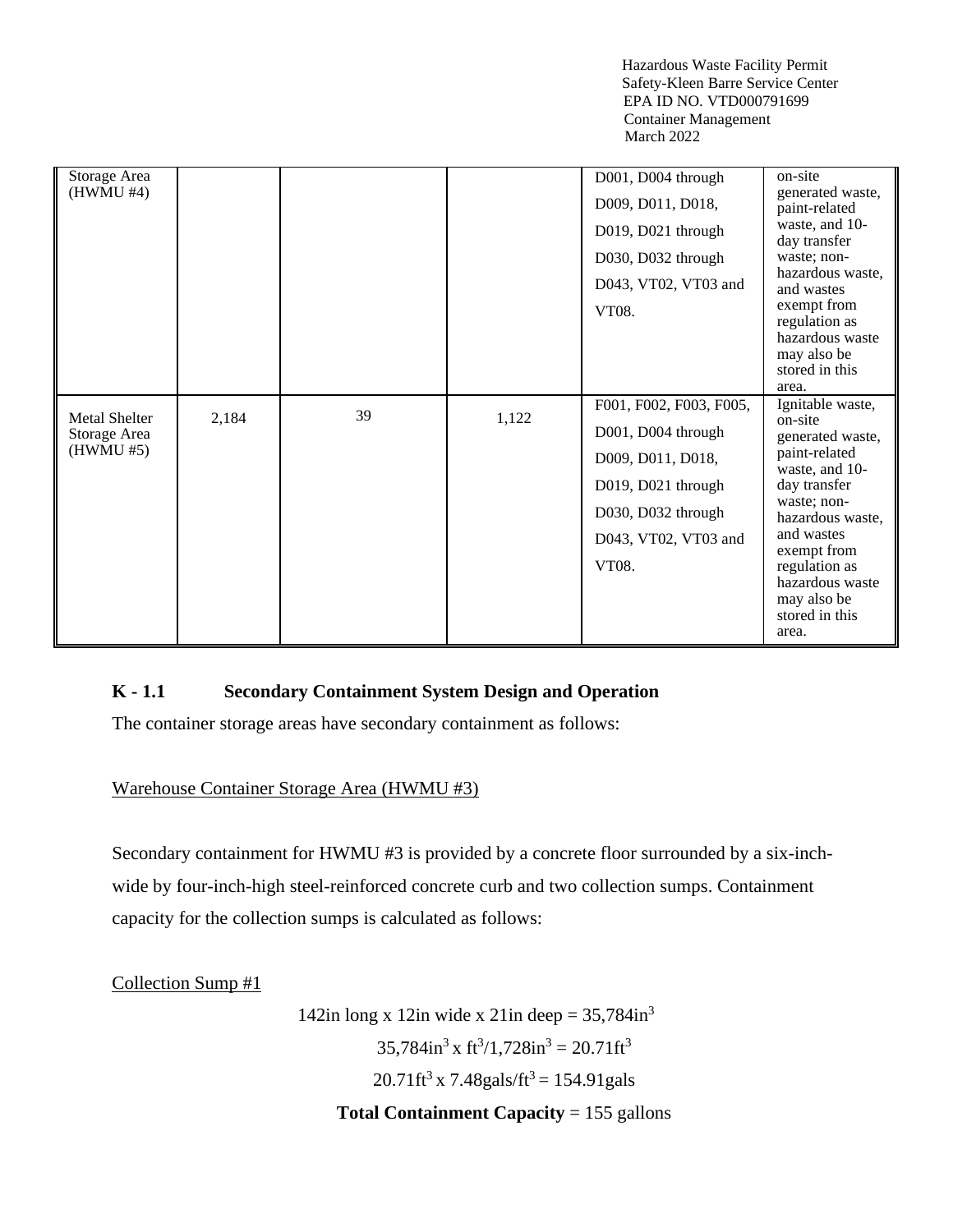#### Collection Sump #2

96in long x 24in wide x 20in deep =  $46,080$ in<sup>3</sup>  $46,080$ in<sup>3</sup> x ft<sup>3</sup>/1,728in<sup>3</sup> = 26.671ft<sup>3</sup>  $26.671 \text{ft}^3 \times 7.48 \text{gals/ft}^3 = 199.74 \text{gals}$ **Total Containment Capacity** = 200 gallons

Steel grates cover each sump for safety purposes and to facilitate the movement of containers across them. The secondary containment area is sealed with an epoxy coating and is free of cracks and gaps, inspected daily, and maintained/repaired as necessary. No more than 3,500 gallons of waste may be stored in the warehouse container storage area to ensure greater than 10% secondary containment capacity.

#### Warehouse Flammable Storage Area (HWMU #4)

Secondary containment for the flammable container storage area is provided by a sloped concrete floor and a concrete collection sump. Containment capacity for the collection sump is calculated as follows:

> 120in long x 20in wide x 21in deep =  $50,400$ in<sup>3</sup>  $50,400$ in<sup>3</sup> x ft<sup>3</sup>/1,728in<sup>3</sup> = 29.17ft<sup>3</sup>  $29.17 \text{ft}^3 \times 7.48 \text{gals/ft}^3 = 218.17 \text{gals}$ **Total Containment Capacity** = 218 gallons

Steel grates cover the trench for safety purposes and to facilitate the movement of containers across it. The secondary containment area has been sealed with an epoxy coating, to render it impermeable, and is free of cracks and gaps, inspected daily, and maintained/repaired as necessary. No more than 1,800 gallons of waste material are stored in this storage area to ensure that greater than 10% secondary containment capacity is maintained.

#### Metal Shelter Storage Area (HWMU #5)

The metal shelter storage area (HWMU #5) has secondary containment in the form of a carbon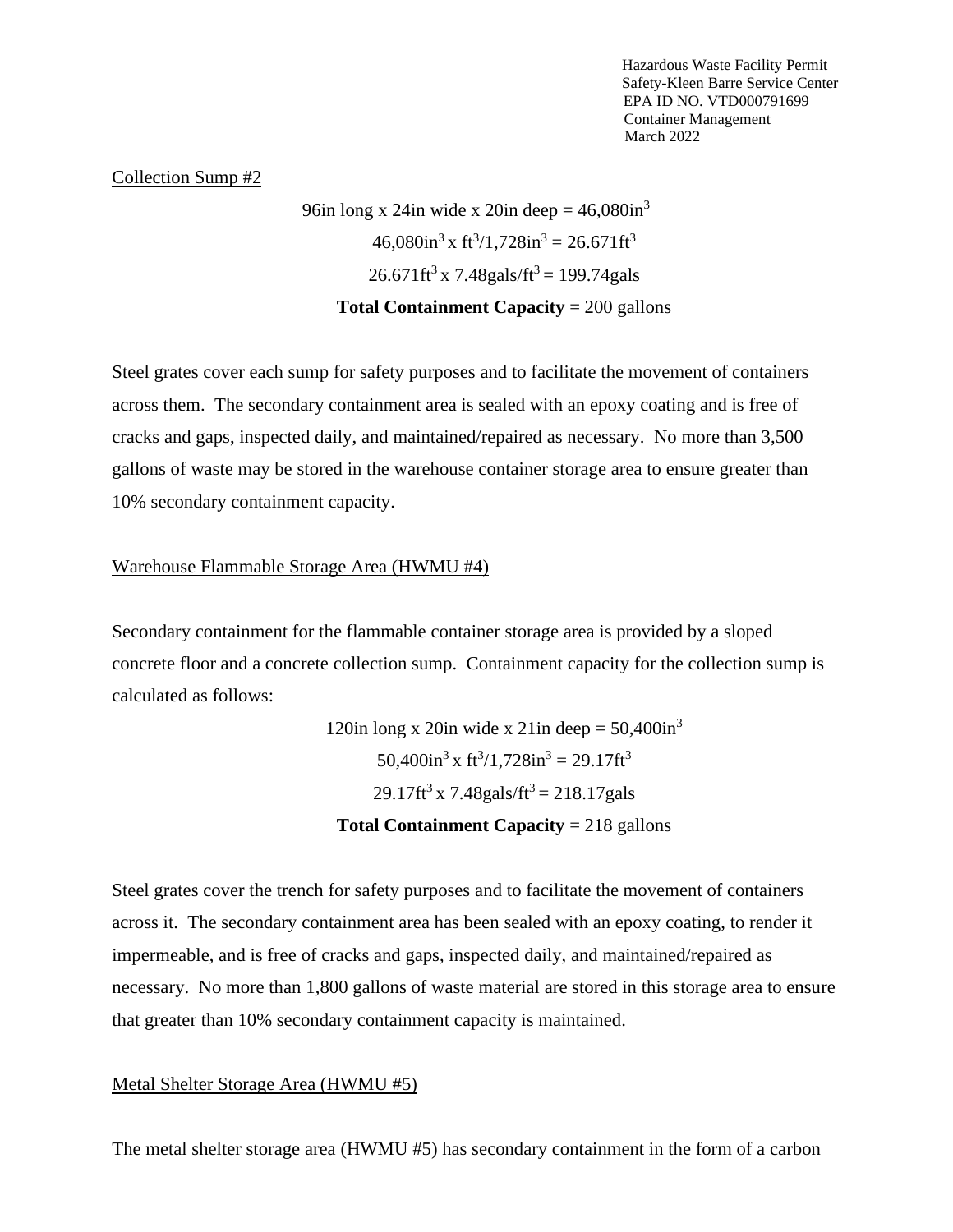steel collection pan at its base. Containment capacity for the collection pan is calculated as follows:

> 240in long x 180in wide x 6in deep =  $259.200$ in<sup>3</sup>  $259,200$ in<sup>3</sup> x ft<sup>3</sup>/1,728in<sup>3</sup> = 150ft<sup>3</sup>  $150 \text{ft}^3 \times 7.48 \text{gals/ft}^3 = 1,122 \text{gals}$ **Total Containment Capacity** = 1,122 gallons

No more than 2,184 gallons of waste material are stored in this unit at any given time to ensure that greater than 10% secondary containment capacity is maintained. The containment base is free of cracks and gaps and is maintained/repaired as necessary.

HWMUs #3 and #4 are in the warehouse building and are therefore not susceptible to run-on. HWMU #5 is a separate enclosed structure and is also not susceptible to run-on.

# **K - 1.2 Description of Containers**

Containerized material is managed by the BSC in USDOT-specification containers. All containers holding waste are of the proper USDOT specifications for the material contained in them to ensure compatibility of waste with containers.

# **K - 1.3 Container Management Practices**

All waste transported to the BSC is managed in accordance with the VHWMR and the USDOT Hazardous Materials regulations found in 49 CFR §§ 171 through 178.

All materials placed in HWMUs #3, #4 and #5 are segregated according to the Segregation Table for Hazardous Materials in 49 CFR § 177.848 to ensure incompatible materials are not stored together.

Containerized ignitable wastes are only stored in HWMUs #4 and #5, which are located more than 50 feet from the BSC property line (see **Figure B-1**).

The contents from different waste containers are not mixed while on site. All containers of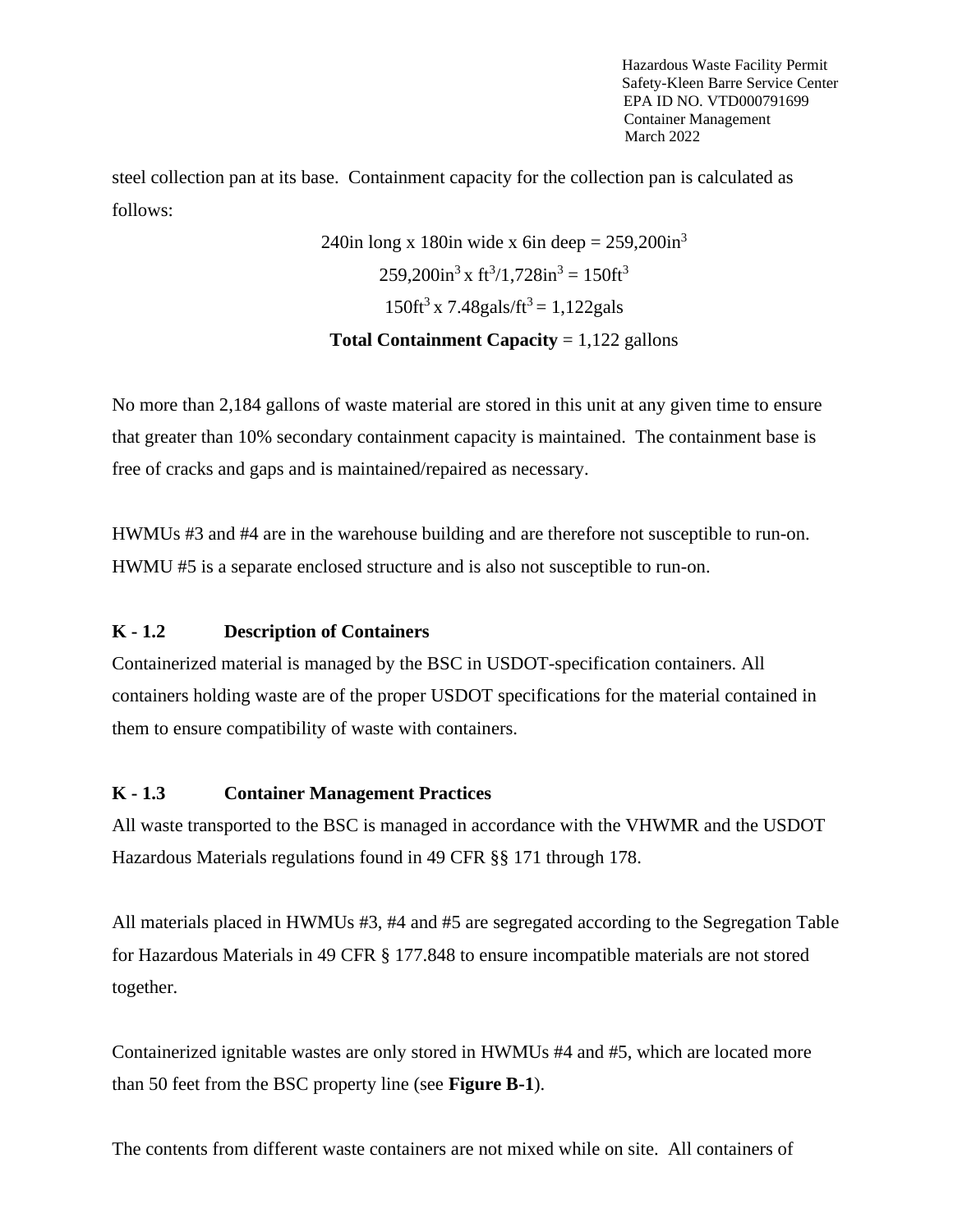hazardous wastes are properly marked and identified using hazardous waste and USDOT labels, as appropriate (see **Attachment C-5,** Hazardous Waste Label). The label on each container of 10-day transfer waste identifies it as such.

Loading and unloading operations for the warehouse drum storage areas take place at the dock ramps shown on **Figure B - 1**. The loading and unloading operations for the metal shelter take place at the shelter entrance. Containers are typically unloaded using a handcart, or if on pallets, a forklift or pallet jack. Occasionally, containers are moved manually. Prior to moving a container, the condition of the container is visually checked to ensure it is in good condition and the lid securely closed.

Containers holding hazardous waste are not handled or stored in a manner that may rupture the container or cause it to leak, and containers of hazardous waste received from off-site generators are kept sealed while at the BSC.

Containers are stored on pallets in HWMU #3 and #4. A minimum of 2-foot aisle space is maintained between rows of pallets and double rows of containers in all storage areas. Given the design of HWMU # 5 (i.e., elevated grating system positioned above secondary containment), containers are typically placed directly on the grated floor; containers may also be stored on pallets in HWMU #5.

Like-sized containers may be stacked as follows:

- 1) For storage purposes, 5-gallon containers may be stacked a maximum of two containers high, directly on top of each other, and must be secured with banding, strapping, or wrapping. When building loads for off-site shipment, within 24-hours of the scheduled shipment, 5-gallon containers may be stacked a maximum of four containers high, directly on top of each other, and must be secured with banding, strapping, or wrapping. Stacking of 5-gallon containers must occur on a pallet that measures a minimum of 42" x 42" and stacked containers must be secured with banding, strapping, or wrapping.
- 2) 30-gallon containers may be stacked a maximum of two containers high, directly on top